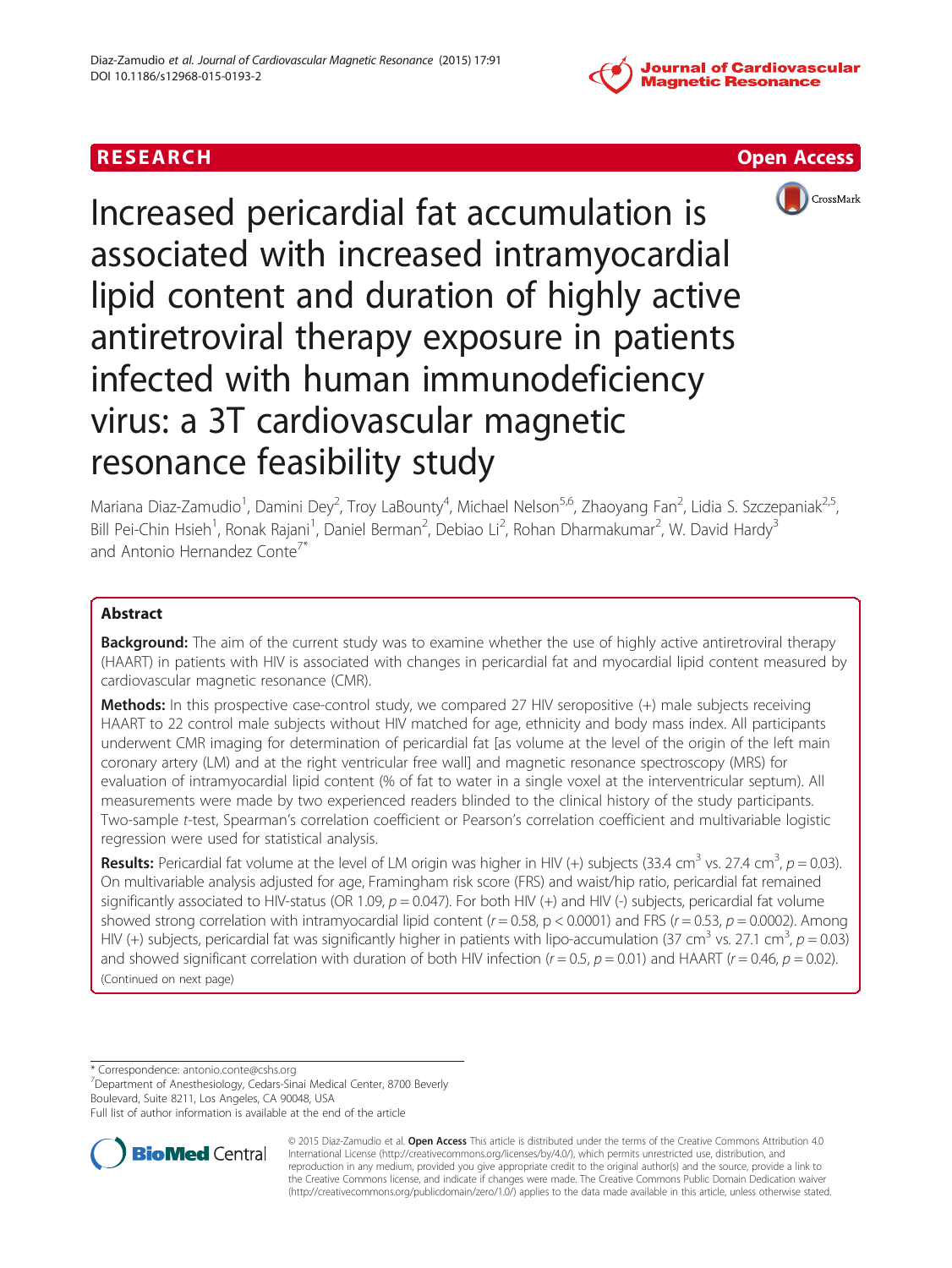#### (Continued from previous page)

Conclusions: Pericardial fat content is increased in HIV (+) subjects on chronic HAART (>5 years), who demonstrate HAART-related lipo-accumulation and prolonged HIV duration of infection. Further investigation is warranted to determine whether increased pericardial fat is associated with higher cardiovascular risk leading to premature cardiovascular events in this patient population.

Keywords: Human immunodeficiency virus, HIV, Cardiovascular magnetic resonance, Spectroscopy, Pericardial fat, Highly active antiretroviral therapy, HAART, Intramyocardial lipid content

### Background

Human immunodeficiency virus (HIV) infection persists as a global pandemic despite significant advances in both therapeutic and preventive interventions. For the past 5 years in the United States, the number of new persons diagnosed with HIV infection has averaged 55,000 per year [\[1, 2](#page-7-0)]. While the all-cause mortality directly related to HIV infection has decreased substantially since the introduction of highly active antiretroviral therapy (HAART), an increasing number of HIV-infected persons are presenting with newly diagnosed cardiovascular disease (CVD). Morbidity and mortality related to HIV infection remains high, with an increasing number of cardiovascular events in this population [\[3](#page-7-0), [4](#page-7-0)].

There is also evidence that HAART itself may contribute to cardiovascular risk, secondary to side-effects leading to lipodystrophy, hyperlipidemia, hyperglycemia and potential direct cardiotoxicity [[5](#page-7-0)–[7](#page-7-0)]. Epicardial and thoracic fat have been associated with numerous endpoints of CVD in non-HIV-infected populations (coronary artery calcification, adverse cardiovascular events and myocardial ischemia) [\[8](#page-7-0)–[12](#page-7-0)]. Previous studies have found increased epicardial fat in HIV-positive subjects and have raised questions about its role in this population in elevating cardiovascular risk [[13, 14](#page-7-0)]. Recently, researchers have also identified increased lipid content within the cardiac muscle (cardiac steatosis) in HIV patients, and this has also been promoted as a potential marker for cardiovascular risk in both HIV negative (-) and HIV seropositive (+) individuals [[15](#page-7-0)–[17\]](#page-7-0).

With this background, the primary aim of the current study was to determine whether individuals with HIV on chronic HAART have increased pericardial fat as assessed by cardiovascular magnetic resonance (CMR) compared to HIV-seronegative control subjects who have not been exposed to HAART as either pre-exposure or post-exposure prophylaxis. The secondary aim was to assess whether such changes are related to traditional cardiovascular risk factors and are associated with accompanying changes in myocardial lipid content by CMR spectroscopy.

### Methods

This study was reviewed and approved by the Cedars-Sinai Institutional Review Board and all subjects provided written informed consent prior to enrollment. A Certificate of Confidentiality was obtained from the National Institutes of Health.

### Subjects

Twenty-seven HIV (+) subjects on HAART were recruited from the infectious disease clinic evaluated at the Cedars-Sinai Medical Center in Los Angeles from April 2012 through to September 2013. Criteria for inclusion for patient subjects were: male gender, age of 35–55 years, HIVseropositive status confirmed by Western blot analysis, and continuous HAART for at least 3 years. Exclusion criteria for patient subjects included: known CVD, known CVD risk factors such as diabetes, hypertension and family history of premature CVD, history of Hepatitis C infection, intravenous drug use, prolonged interruptions of HAART (greater than 3 months), history of a current AIDS-defining illness and contraindications to undergoing magnetic resonance imaging.

### Controls

Twenty-two HIV-seronegative(-) men served as control subjects; they were recruited from the same community. HIV (-) control subjects were recruited via HIV (+) subjects' referral of friends, significant others, acquaintances and persons in familiar social circles to approximate HIV (+) subject characteristics. Inclusion criteria included: HIV-seronegative status, age-matched (+/−3 years) of HIV (+) subjects, race matched to HIV (+) subjects, sexual orientation matched to HIV (+) subjects, social/lifestyle medical history and anthropometric characteristics [i.e. height, weight, body mass index (BMI)] were also all matched to HIV (+) subjects. HIV seronegative status of control subjects was confirmed with western blot HIV analysis prior to imaging. Exclusion criteria for control subjects included: known CVD, known CVD risk factors such as diabetes, hypertension and family history of premature CVD, history of Hepatitis C infection, intravenous drug use and any previous use of HIV-antiretroviral therapy for pre- or post-exposure prophylaxis.

### Clinical assessment

All subjects and controls completed a detailed medical and social history questionnaire. For HIV (+) subjects,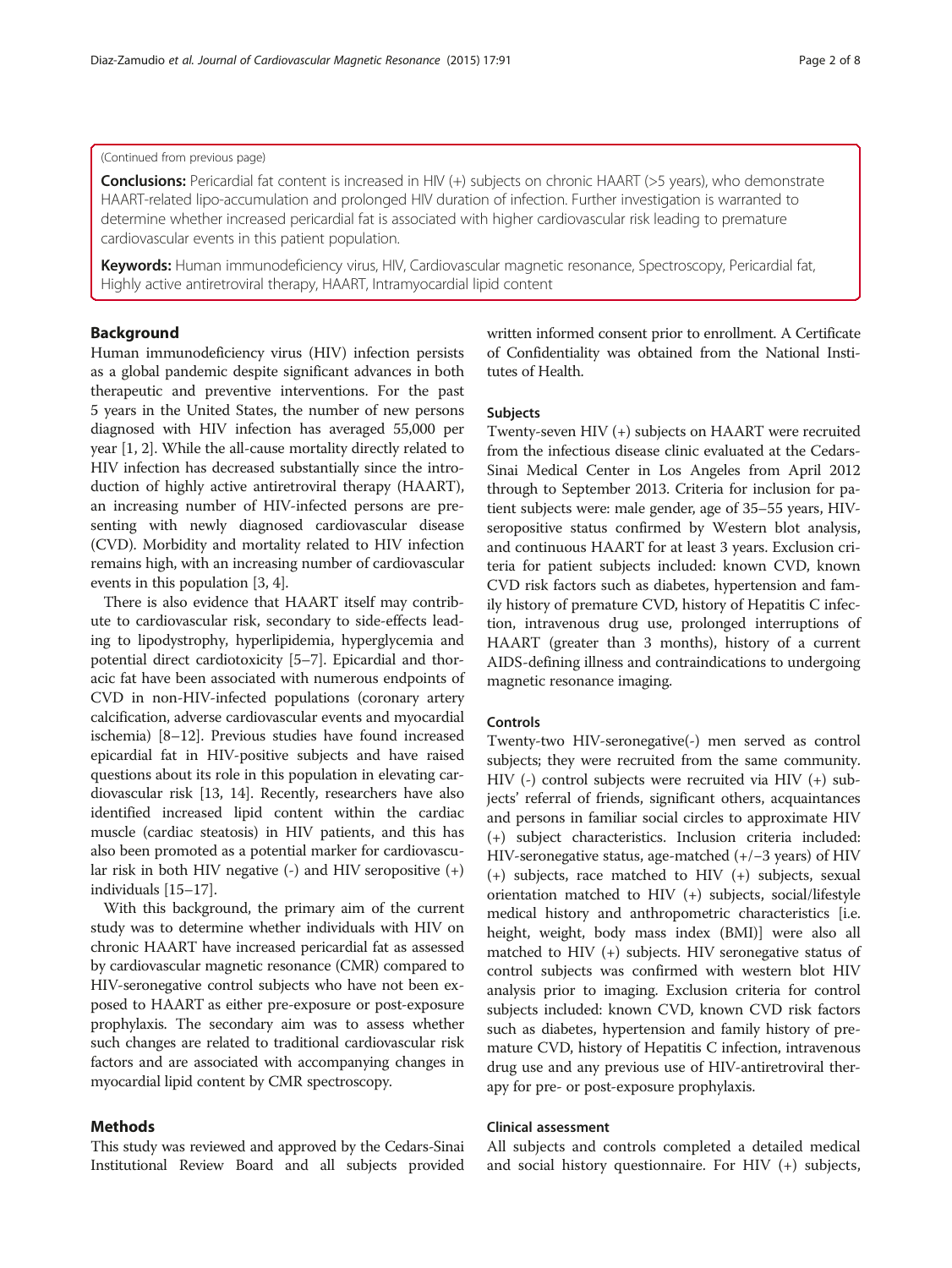detailed information regarding HIV medical history, HIV exposure history, sexual history and recreational drug use was obtained from medical records. Comprehensive HAART history was assessed by detailed review of medication records. Cumulative HAART exposure to each antiretroviral agent and class of agent was calculated based on months of exposure. Exposure to all antiretroviral agents implicated as "high risk" for CVD (i.e. abacavir, amprenavir, didanosine, fosamprenavir, indinavir, lopinavir) was also calculated.

A comprehensive physical exam was performed to assess anthropometric variables. BMI was calculated from measured height and weight. Waist/hip ratio was calculated from measured waist and hip circumference. The presence of lipodystrophy (defined as the pathologic presence or absence of adipose tissue in various anatomic locations consistent with HAART-induced side-effects) was assessed by an experienced infectious disease specialist. If lipodystrophy was present, further physical evaluation was performed to categorize (mild, moderate, severe) and to differentiate anatomic presence of lipo-accumulation (abdomen, cervico-dorsal spine, anterior neck) and/or lipoatrophy (arms, buttocks, face, legs).

A fasting venous blood sample was obtained for measurement of glucose, triglycerides, total cholesterol, HDL cholesterol, LDL cholesterol, complete blood count (hemoglobin, hematocrit, white blood cell count and differential) and basic metabolic panel (electrolytes, blood urea nitrogen and creatinine). Metabolic syndrome was defined as central obesity (waist circumference > 94 cm) plus any two of the following: raised triglycerides (> 150 mg/dL), reduced HDL cholesterol (< 40 mg/dL), elevated blood pressure (> 130/85), elevated fasting blood glucose (> 100 mg/dL) [[18](#page-7-0)]. Framingham cardiac risk factor scoring (FRS) was calculated according to standard criteria, accounting for age, total cholesterol, smoking history, HDL cholesterol and systolic blood pressure [\[19\]](#page-7-0). Exercise levels were quantified based upon the subject's reporting of activity as 1) no exercise activity 2) Mild = once per week 3) Moderate =  $2-4$  times per week and 4) High = greater than 5 times per week.

### Cardiovascular magnetic resonance protocol

All CMR and spectroscopy was performed using a 3.0- Tesla whole body scanner (MAGNETOM Vario, Siemens Medical, Erlangen, Germany). Imaging for pericardial fat content used a Turbo FLASH sequence with a multi-slice 2D transverse acquisition and single-shot per slice was performed. Thirteen slices in total, 6-mm thickness with 6-mm slice gap,  $FOV = 400 \times 400$  mm2, matrix =  $144 \times$ 192, spatial resolution =  $2.78 \times 2.08 \times 6$  mm3, flip angle = 10,  $TR/TE = 3.2/1.27$  ms, receiver bandwidth = 651 Hz/ pixel. Pericardial fat quantification was performed using commercially-available ORS Visual Imaging Software (Object Research Systems, Inc., 2013, Montreal, Canada), in the following way: 1) as volume (cm3) in a 6 mm slab at the level of the left main (LM) origin [\[20, 21](#page-7-0)]; 2) as volume (cm3) in a 6 mm slab at the level of the right ventricular (RV) free wall; and 3) as thickness (mm) of the pericardial fat at RV free wall in the same slice [[22](#page-7-0)–[24\]](#page-7-0). Tracing of the fat border was manually performed by two experienced readers in cardiovascular imaging, blinded to HIV status.

We have previously published the intramyocardial lipid content of the patients and controls studied in this investigation [[16](#page-7-0)]. We included the data here for reference purposes, and to test a completely separate hypothesis (i.e. pericardial fat is related to intramyocardial lipid content). To measure intramyocardial lipid content, a spectroscopic volume of interest (single voxel, 6 cc) was positioned over the intraventricular septum using endsystolic cardiac cine images in 3 planes (short and long axis), collected at end-expiration [[16](#page-7-0), [25\]](#page-7-0). During acquisition of spectroscopic data, patients breathed freely, with spectroscopic data acquisition triggered at endsystole (via ECG gating) and end-expiration (via a respiratory navigator). Spectroscopy data were processed using commercially available software (NUTS, Acorn NMR, Fremont, CA). The areas of resonances for water and methylenes of fatty acids in triglycerides were quantified by a line-fitting procedure accounting for signal decay due to spin-spin relaxation. Triglyceride content was expressed as a percentage of fat to water.

### Statistical analysis

All continuous variables included in the analyses are presented as mean ± SD. Variables with non-normal distributions are presented as median with range. Univariate analyses were performed on continuous variables using the two-sample t-test for normally distributed variables and the Mann-Whitney  $U$  test for non-normally distributed data. The Spearman's correlation coefficient was used to assess the relationship between continuous variables and ordinal data and the Pearson's correlation coefficient for non-continuous variables and interval data. Multivariable logistic regression was used to determine the relationship of pericardial fat volume to HIV status using FRS, waist and hip circumference as covariates. Statistical significance for all analyses was set at the 5 % level. All statistical analyses were performed using STATA (version 10, StataCorp LP, College Station, TX).

## Results

# Patients and controls

Detailed subject demographics and lipid measurements are described in Table [1](#page-3-0). HIV  $(+)$  subjects and HIV  $(-)$ controls were similar with regard to age, sex, anthropometric measurements and blood pressure. Resting heart rate was significantly higher in HIV (+) subjects compared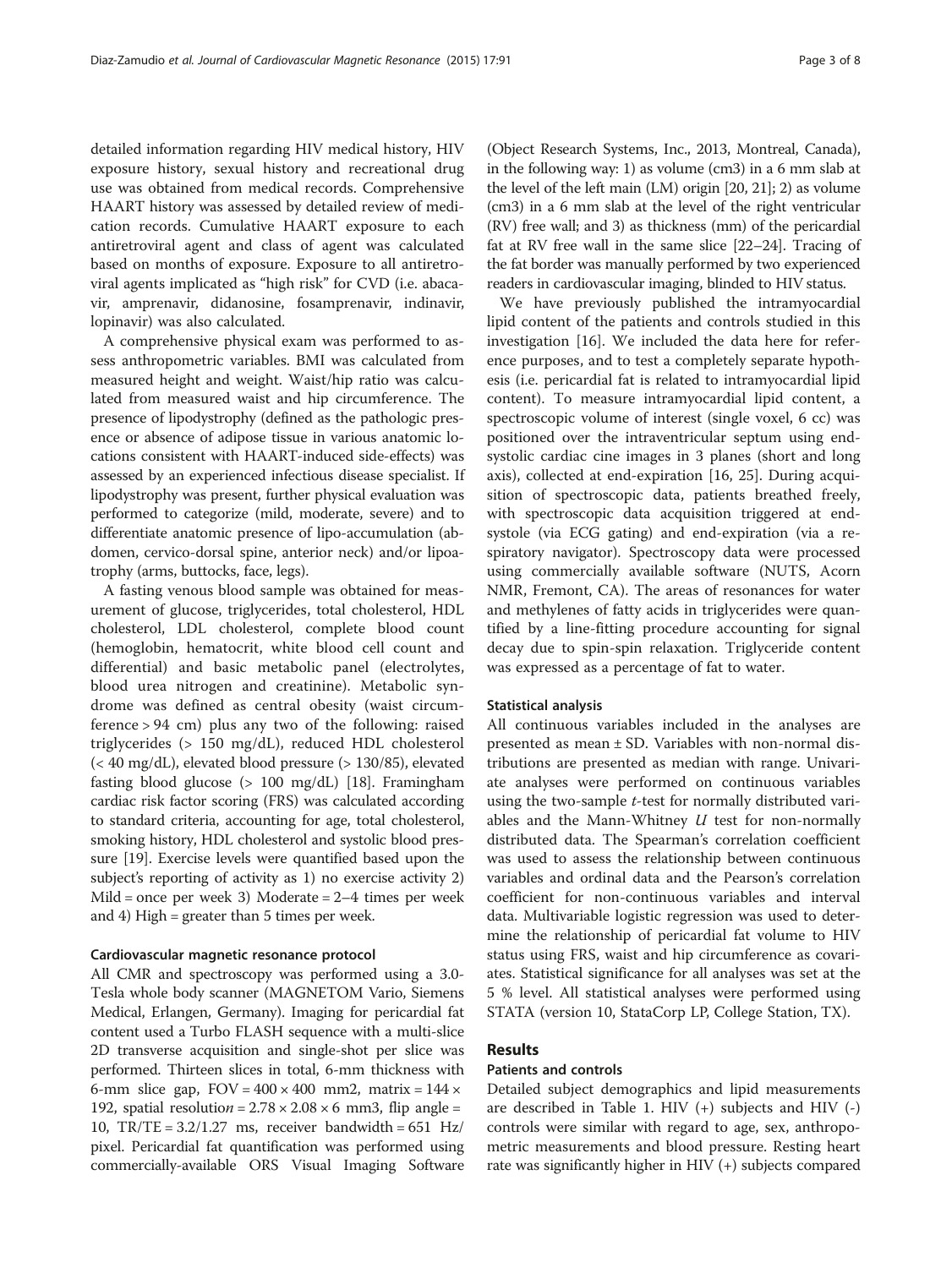|                                       | $HIV (+)$       | $HIV$ (-)       | р       |
|---------------------------------------|-----------------|-----------------|---------|
|                                       | $(n = 27)$      | $(n = 22)$      |         |
| Caucasian, %                          | 100             | 100             |         |
| Age, years                            | $48.1 \pm 5.1$  | $48.0 \pm 4.7$  | 0.93    |
| Weight, kg                            | $79.7 \pm 11.2$ | $78.0 \pm 13.0$ | 0.64    |
| BMI, kg/m <sup>2</sup>                | $25 \pm 4$      | $24 \pm 4$      | 0.34    |
| Hip circumference, cm                 | $96.2 \pm 7.0$  | $96.8 \pm 8.7$  | 0.80    |
| Waist circumference, cm               | $90.8 \pm 11.6$ | $86.2 \pm 13.1$ | 0.22    |
| Waist/hip ratio                       | $0.94 \pm 0.09$ | $0.89 \pm 0.10$ | 0.07    |
| <sup>a</sup> Framingham Risk Score, % | 3(4)            | 3(2)            | 0.88    |
| Perform regular exercise, %           | 85              | 95              | 0.36    |
| Median level of exercise              | $\overline{2}$  | $\mathcal{P}$   |         |
| Systolic blood pressure, mmHg         | $115 \pm 15$    | $122 \pm 15$    | 0.08    |
| Diastolic blood pressure, mmHq        | $70 \pm 9$      | $67 + 7$        | 0.22    |
| Resting heart rate, beats/min         | $76 \pm 11$     | $61 \pm 10$     | < 0.001 |
| Total cholesterol, mg/dL              | $174 \pm 33$    | $180 \pm 37$    | 0.52    |
| HDL Cholesterol, mg/dL                | $51 \pm 13$     | $54 \pm 15$     | 0.34    |
| LDL Cholesterol, mg/dL                | $97 \pm 26$     | $91 \pm 30$     | 0.49    |
| <sup>a</sup> Triglycerides, mg/dL     | 106 (69)        | 163 (106)       | 0.09    |
| Glucose, mg/dL                        | $90 \pm 10$     | $96 \pm 14$     | 0.08    |

#### <span id="page-3-0"></span>Table 1 Subject characteristics

Subjects self-reported whether they adhered to regular exercise (yes or no), with the level of exercise ranked as: 0, none; 1, 1  $\times$  week; 2, 2-4  $\times$  week; 3, > 5  $\times$  week BMI body mass index, LDL low-density lipoprotein, HDL high-density lipoprotein

 $^{\text{a}}$ Data reported as mean  $\pm$  standard deviation or median with interquartile range

to control subjects. There were no significant differences in blood glucose or lipid laboratory measurements between both groups. Seven of 27 (26 %) HIV (+) subjects and 4 of 22 (20 %) controls were taking lipid-lowering medications. Table 2 presents detailed HIV-related characteristics of the HIV (+) subjects, as well as details of their HAART exposure. All HIV (+) patients demonstrated durable immunologic restoration and persistent viral suppression for greater than 3 years and no AIDS-defining diagnoses at the time of the study.

### Pericardial fat reproducibility

Pearson correlation coefficients for interobserver agreement were 0.98 (95 % CI 0.94–0.99, p < 0.0001) for pericardial fat volume at the level of LM origin, 0.9 (95 % CI 0.72–0.97,  $p < 0.0001$ ) for pericardial fat volume at the level of RV free wall and 0.92 (95 % CI 0.77–0.97, p < 0.0001) for thickness of the pericardial fat at RV free wall.

# Pericardial fat and intramyocardial lipid content in HIV-positive and HIV-negative subjects

Pericardial fat volume at the level of the LM was significantly higher in HIV  $(+)$  subjects compared to HIV  $(-)$ controls (see Table 3). MR spectroscopy revealed a three-fold elevation in intramyocardial lipid content in

| <b>Table 2</b> HIV (+) subject immunologic and HAART related |  |  |  |
|--------------------------------------------------------------|--|--|--|
| characteristics                                              |  |  |  |

| Immunologic characteristic                                   | $Mean \pm SD$   | Range      |
|--------------------------------------------------------------|-----------------|------------|
|                                                              | Prevalence      |            |
| <b>HIV History</b>                                           |                 |            |
| Length of HIV diagnosis, months                              | $196 \pm 99$    | 48-360     |
| Previous history of AIDS-defining diagnosis, %               | 25              |            |
| Previous history of opportunistic infections, %              | 19              |            |
| Undetectable viral load > 3 years, %                         | 100             | ---        |
| Compliance with HAART > 3 years, %                           | 99              | $90 - 100$ |
| HAART-induced side effects                                   |                 |            |
| Metabolic syndrome, %                                        | 22              |            |
| Lipodystrophy, %                                             | 78              |            |
| Lipoatrophy, %                                               | 63              |            |
| Lipoaccumulation, %                                          | 67              |            |
| <b>HAART</b> Exposure                                        |                 |            |
| Cumulative HAART (any agent), months                         | $157 \pm 88$    | $36 - 336$ |
| Cumulative exposure PI, months                               | $91 \pm 57$     | $0 - 249$  |
| Cumulative exposure NRTI, months                             | $163 \pm 122$   | $40 - 464$ |
| Cumulative exposure "high risk" PI, months                   | $47 \pm 33$     | $0 - 103$  |
| Cumulative exposure NNRTI, months <sup>a</sup>               | $22 + 63$       | $0 - 156$  |
| Cumulative exposure INSTI, months <sup>a</sup>               | $5.5 \pm 12.6$  | $0 - 48$   |
| Cumulative exposure "high risk"<br>NRTI, months <sup>a</sup> | $44.2 \pm 73.9$ | $0 - 273$  |
| Immunologic History                                          |                 |            |
| CD4+ cell count <sup>a</sup>                                 | $594 + 326$     | 242-2597   |
| CD8+ cell count <sup>a</sup>                                 | $686 \pm 356$   | 312-1944   |
| CD4+/CD8+ ratio <sup>a</sup>                                 | $78 + 47$       | $30 - 313$ |

PI protease inhibitors, NRTI nucleoside reverse transcriptase inhibitors, NNRTI non-nucleoside reverse transcriptase inhibitors, INSTI integrase strand transfer inhibitors, High risk PI's amprenavir, fosampenavir, indinavir, lopinavir, High risk NRTI's abacavir, didanosine

<sup>a</sup>Data reported as mean + standard deviation or median with interquartile range

HIV (+) subjects compared to controls (0.26 % vs. 0.85 %,  $p = 0.005$ ).

### Pericardial fat predictors in all subjects

Pericardial fat volume at the level of LM origin showed strong correlation with FRS ( $r = 0.53$ ,  $p = 0.0002$ ), BMI

Table 3 Pericardial fat measures and myocardial lipid content in HIV (+) subjects and HIV (-) controls

|                                                     | $HIV (+)$       | $HIV$ (-)      | P value |
|-----------------------------------------------------|-----------------|----------------|---------|
|                                                     | $n = 27$        | $n = 22$       |         |
| Pericardial fat                                     |                 |                |         |
| Volume at LM origin, cm <sup>3</sup>                | $33.5 \pm 12.5$ | $27.5 \pm 9.7$ | 0.038   |
| Volume at RV free wall, cm <sup>3</sup>             | $34.8 + 12.4$   | $33.4 + 19$    | 0.37    |
| Thickness of pericardial fat at RV<br>free wall, mm | $10.9 + 4.9$    | $10.8 + 8.1$   | 0.48    |
| Myocardial lipid content, %                         | $0.85 + 1$      | $026 + 026$    | 0.006   |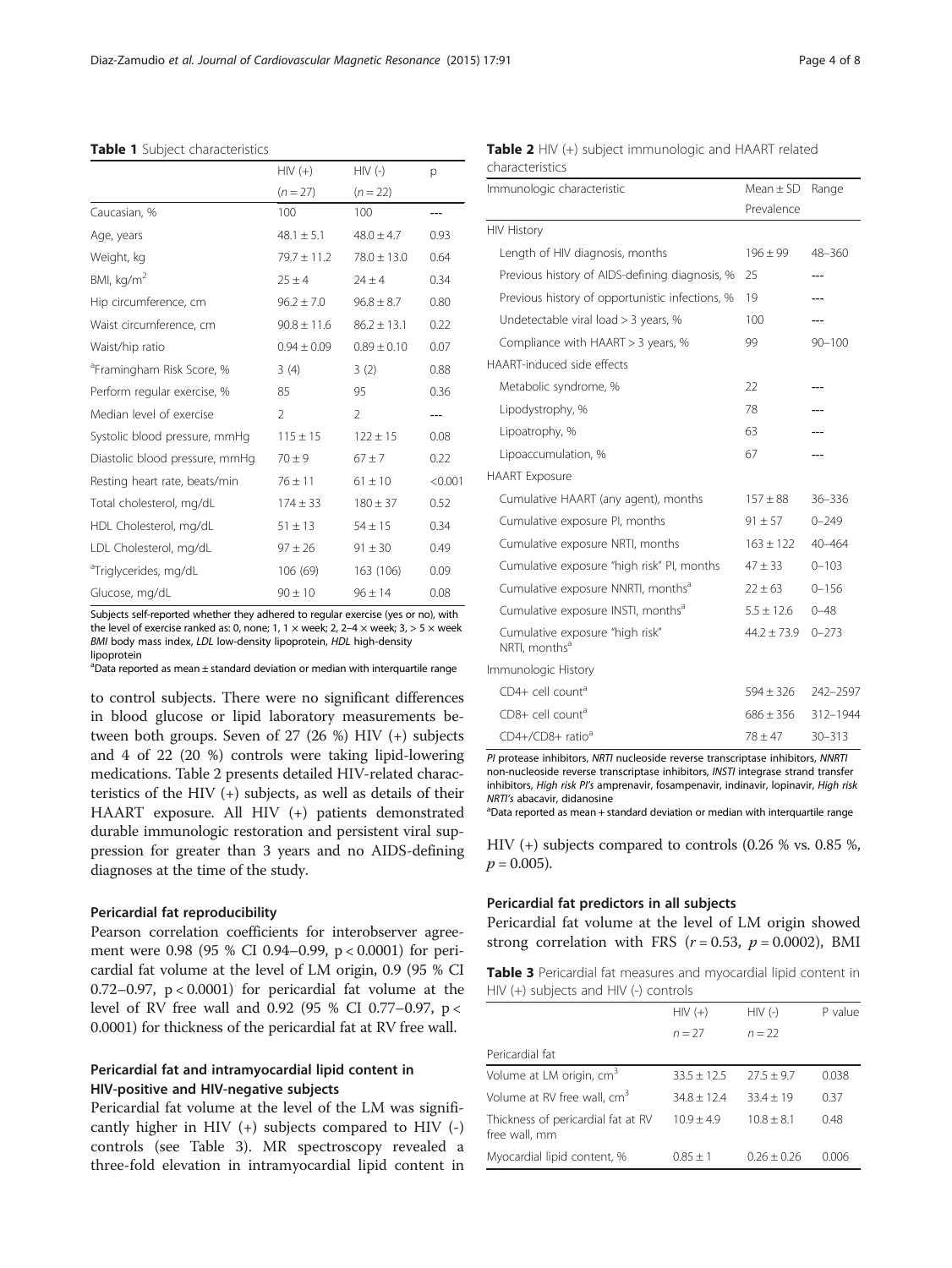$(r = 0.71, p < 0.0001)$ , waist circumference  $(r = 0.73, p <$ 0.0001), and waist/hip ratio  $(r = 0.7, p < 0.0001)$ . No correlation was observed between pericardial fat volume at LM origin and family history ( $r = 0.06$ ,  $p = 0.67$ ), current  $(r = 0.16, p = 0.27)/$ previous  $(r = 0.23, p = 0.11)$  smoking or amount of exercise  $(r = 0.23, p = 0.1)$ .

Pericardial fat volume at the level of RV free wall showed a weaker correlation with FRS ( $r = 0.44$ ,  $p =$ 0.002), and no correlation was observed between FRS and thickness of pericardial fat at RV free wall  $(r = 0.29)$ ,  $p = 0.05$ ). Correlation coefficients between pericardial fat measures and risk factors in all population, HIV (+) subjects and HIV (-) controls is detailed in Table 4.

# Pericardial fat and intramyocardial lipid content in all subjects

Pericardial fat volume at the level of LM origin showed strong correlation with intramyocardial lipid content  $(r = 0.58, p < 0.0001,$  Fig. [1\)](#page-5-0). Weaker correlation was found with pericardial fat volume at the RV free wall  $(r =$ 0.5,  $p = 0.0004$ ) and thickness of pericardial fat at RV free wall  $(r = 0.44, p = 0.002)$ .

### Multivariable analysis

Multivariable analysis adjusted for age, Framingham Risk Score (FRS) and waist/hip ratio, showed that only pericardial fat at the level of the LM origin was significantly associated to HIV-status (OR 1.09, 95 % confidence interval 1 - 1.2,  $p = 0.047$ ), over FRS and waist/hip ratio.

| Table 4 Pericardial fat volume and risk factors |  |
|-------------------------------------------------|--|
|-------------------------------------------------|--|

|                                     | All         | $HIV (+)$   | $HIV$ (-)   |
|-------------------------------------|-------------|-------------|-------------|
|                                     | r (p value) | r (p value) | r (p value) |
| <b>BMI</b>                          | $0.71***$   | $0.58***$   | $0.79***$   |
| Waist circumference                 | $0.73***$   | $0.65***$   | $0.77***$   |
| Hip circumference                   | $0.39***$   | 0.24(0.23)  | $0.63***$   |
| Waist/hip ratio                     | $0.70***$   | $0.71***$   | $0.60**$    |
| Family history                      | 0.06(0.67)  | 0.3(0.13)   | 0.33(0.14)  |
| Current smoking                     | 0.16(0.27)  | 0.01(0.94)  | 0.29(0.18)  |
| Prior smoking                       | 0.23(0.11)  | 0.1(0.62)   | 0.25(0.26)  |
| Level of exercise                   | 0.23(0.1)   | 0.08(0.68)  | 0.36(0.09)  |
| Total cholesterol                   | 0.24(0.1)   | 0.19(0.36)  | 0.35(0.12)  |
| LDL cholesterol                     | 0.23(0.12)  | 0.10(0.61)  | 0.33(0.15)  |
| Triglycerides                       | $0.39***$   | 0.40(0.051) | $0.64***$   |
| Fasting glucose                     | 0.10(0.49)  | 0.04(0.82)  | 0.05(0.8)   |
| Risk factors for metabolic syndrome | $0.48***$   | 0.34(0.09)  | $0.58***$   |
| Framingham risk score               | $0.53***$   | $0.41*$     | $0.77***$   |

Correlation Coefficients between pericardial fat volume at the level of LM origin and risk factors in all population, HIV (+) subjects and HIV (-) controls BMI body mass index, LDL low-density lipoprotein

 $*p < 0.05$ 

 $**p < 0.01$ \*\*\* $p < 0.0001$ 

We also examined examined the relationship of pericardial fat, intramyocardial lipid content and lipoaccumulation with HIV-seropositivity. Intramyocardial lipid content was associated with HIV-seropositivity ( $p = 0.034$ , OR7.83 995 % CI: 1.2–52.4) but the association was not significant for either intramyocardial lipid content ( $p = 0.06$ ) or pericardial fat ( $p = 0.45$ ) when considered together. This was probably because the two measures are significantly correlated (Spearman's Rank correlation coefficient 0.58, p < 0.0001). Prevalence of lipo-accumulation was significantly higher in HIV-seropositive subjects (18/23 or 78 %).

### Pericardial fat predictors in HIV-positive subjects

Pericardial fat volume at the level of LM origin showed significant correlation with time since HIV diagnosis  $(r = 0.5, p = 0.01)$  and duration of HAART exposure  $(r = 0.46, p = 0.02)$ . Pericardial fat volume at RV free wall showed a weaker correlation with time since HIV diagnosis ( $r = 0.45$ ,  $p = 0.02$ ) and no correlation with duration of HAART exposure ( $r = 0.38$ ,  $p = 0.05$ ). No correlation was observed between fat thickness at RV free wall and time since HIV diagnosis  $(r = 0.33, p = 0.1)$  or duration of HAART exposure  $(r = 0.26, p = 0.2)$ .

Regarding specific HAART medication class exposure and pericardial fat volume at the level of LM origin, significant correlation was found only with current use of CCR5 receptor antagonists ( $r = 0.42$ ,  $p = 0.03$ ) and cumulative exposure of CCR5 receptor antagonists in months  $(r = 0.42, p = 0.03)$ . Current NRTI use was negatively correlated ( $r = -0.42$ ,  $p = 0.03$ ).

Pericardial fat volume at the level of LM origin was significantly higher in subjects with lipo-accumulation  $(37 \pm 13.3 \text{ cm}^3 \text{ vs. } 27.1 \pm 8.4 \text{ cm}^3 \text{, } p = 0.03)$ , but not in subjects with generalized lipodystrophy  $(35.6 \pm 13.1 \text{ cm}^3)$ vs.  $26.8 \pm 8$  cm3,  $p = 0.07$ ) or lipoatrophy  $(33.5 \pm 12.8 \text{ cm}^3)$ vs.  $33.4 \pm 12.7$  cm3,  $p = 0.48$ ). Pericardial fat volume at RV free wall was also significantly higher in patients with lipoaccumulation  $(38.2 \pm 13.3 \text{ cm}^3 \text{ vs. } 28.6 \pm 7.6 \text{ cm}^3 \text{, } p =$ 0.03), whereas pericardial fat thickness at RV free wall  $(11.5 \pm 5.6 \text{ mm vs. } 9.7 \pm 3.6 \text{ mm}, p = 0.19)$  was not significantly different.

### **Discussion**

HIV-related cardiovascular disease is an emerging contributor to morbidity and mortality. Imaging biomarkers such as pericardial or myocardial adiposity may serve as markers of cardiovascular risk in this population. Computed tomography is commonly used to quantify pericardial fat deposition; however, computed tomography remains limited by its need for ionizing radiation. CMR provides a safe, reliable means of serial cardiac evaluation without the hazards associated with ionizing radiation. In our study, we utilized CMR to demonstrate several important findings: first, that increased pericardial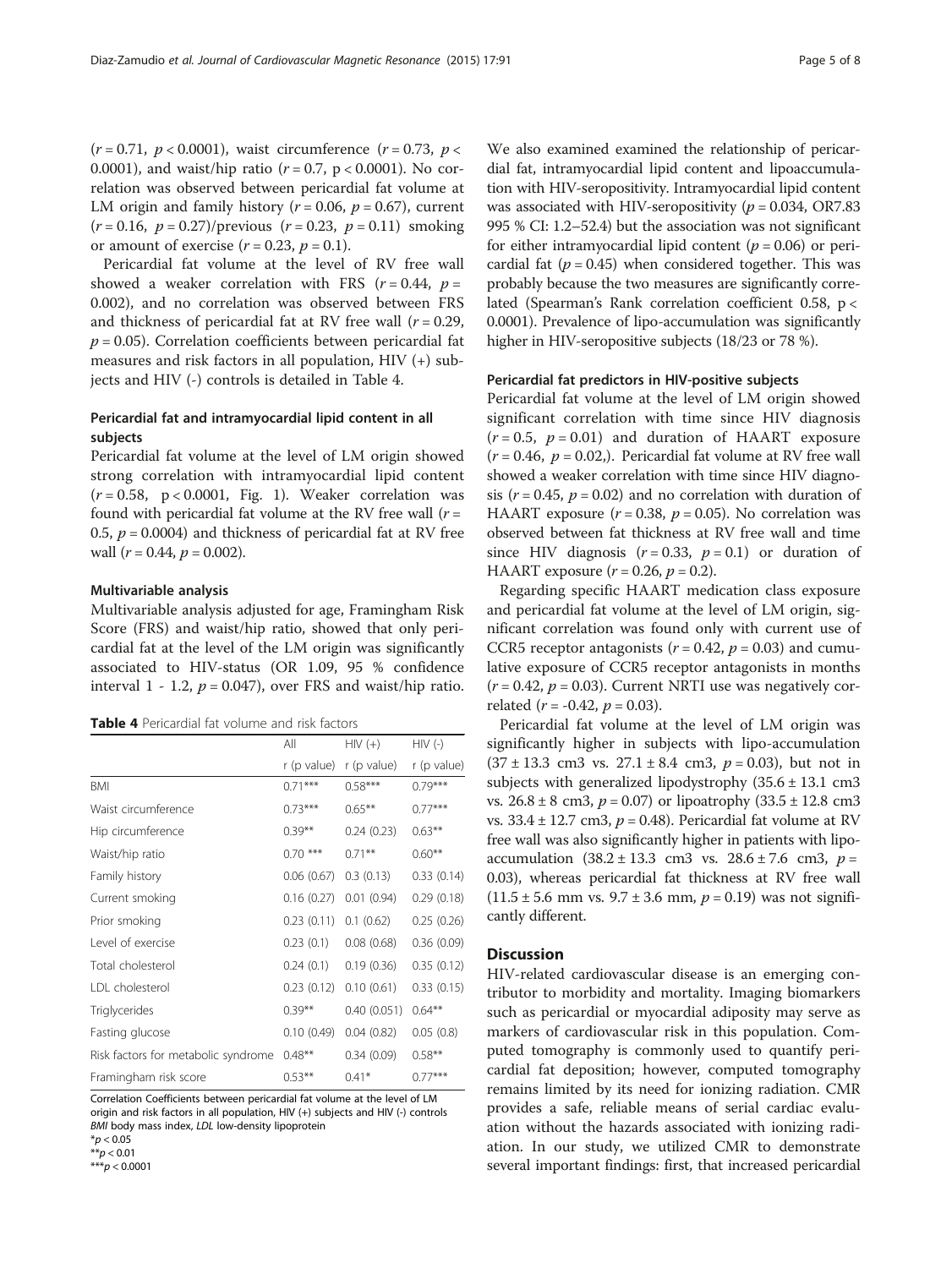<span id="page-5-0"></span>

fat at the level of the LM origin, measured quickly and reproducibly from a standard CMR sequence, is significantly higher in HIV (+) patients treated with HAART. Second, this increase in pericardial fat is significantly associated with increased intramyocardial lipid content (i.e. cardiac steatosis). To our knowledge, this is the first report of this correlation of pericardial fat with cardiac steatosis. Third, we extend the existing literature [[13](#page-7-0), [14, 17](#page-7-0)] by showing that each of these markers are also associated with HIV history (i.e. years of infection), duration of HAART exposure, as well as the clinical presence of lipo-accumulation secondary to HAART. Remarkably, these results persist despite rigorous screening for cardiovascular risk factors in our HIV+ subjects, including family history of cardiovascular disease. That HAART exposure was found to be related to derangements in fat metabolism, reinforces the hypothesis that HAART itself contributes to cardiac alterations.

The exact mechanism responsible for pericardial fat deposition remains unclear. We found that HAART exposure was strongly associated with pericardial fat deposition, providing important mechanistic insight. Indeed, HAART is known to cause both lipodystrophy and hyperlipidemia [[5](#page-7-0)–[7](#page-7-0)] and in the present investigation, was associated with lipo-accumulation. Triglyceride infiltration into the myocardium has previously been associated with derangements in both diastolic relaxation and systolic contractility in both rodents [\[26](#page-7-0)–[29](#page-7-0)] and humans [[30](#page-7-0), [31](#page-7-0)] One explanation for this observation is that ectopic fat accumulation contributes to the generation of lipotoxic intermediates, such as ceramide, which can trigger myocellular apoptosis [[32](#page-7-0)]. Lipid vacuole infiltration can also dissemble the myocardial contractile apparatus, which could independently lead to contractile dysfunction [[8, 33](#page-7-0)]. Thus, while our data cannot prove causality, we hypothesize that chronic exposure to HAART produces a metabolic-type derangement (clinically or non-clinically

evident) leading to myocardial and pericardial fat accumulation. Taken together, we speculate that disturbances in the metabolic milieu, secondary to HAART exposure, leads to ectopic fat accumulation in HIV+ patients.

### Clinical relevance

Identification of multiple risk factors in the development of pericardial fat or myocardial triglyceride accumulation in HIV+ patients on HAART is paramount in developing clinical algorithms for appropriate cardiac screening and risk reduction implementation. Factors such as duration of HAART exposure, specific exposure to "cardiotoxic" antiretroviral agents, or overall duration of HIV infection may guide the clinician in screening maneuvers. Chronologic age alone cannot be the sole criteria for routine cardiovascular screening and assessment, as many individuals become infected with HIV at a relatively young age and have been on HAART for over a decade by the time they reach their early 30's or 40's. Thus, the concept of chronologic age as a cardiovascular screening indictor may be irrelevant, especially in younger HIV+ patients. As such, defining "HIV-infectionage" and "HAART-exposure" may be more informative to the clinician for CVD screening and assessment.

Ectopic fat deposition is emerging as an independent marker of cardiovascular risk in HIV-infected patients as demonstrated via computed tomography [\[34, 35\]](#page-7-0). In a study by Guaraldi et al. [\[14\]](#page-7-0), epicardial adipose tissue was strongly associated with coronary artery calcium (an established marker of atherosclerosis) in patients with HIV infection on HAART. In our study, we show that pericardial fat deposition is related to HIV history, duration of HAART exposure, as well as the clinical presence of lipoaccumulation secondary to HAART. While these two fat depots are not entirely the same, both have been implicated in the development of coronary artery disease [[36](#page-7-0)]. Further investigation is therefore warranted to determine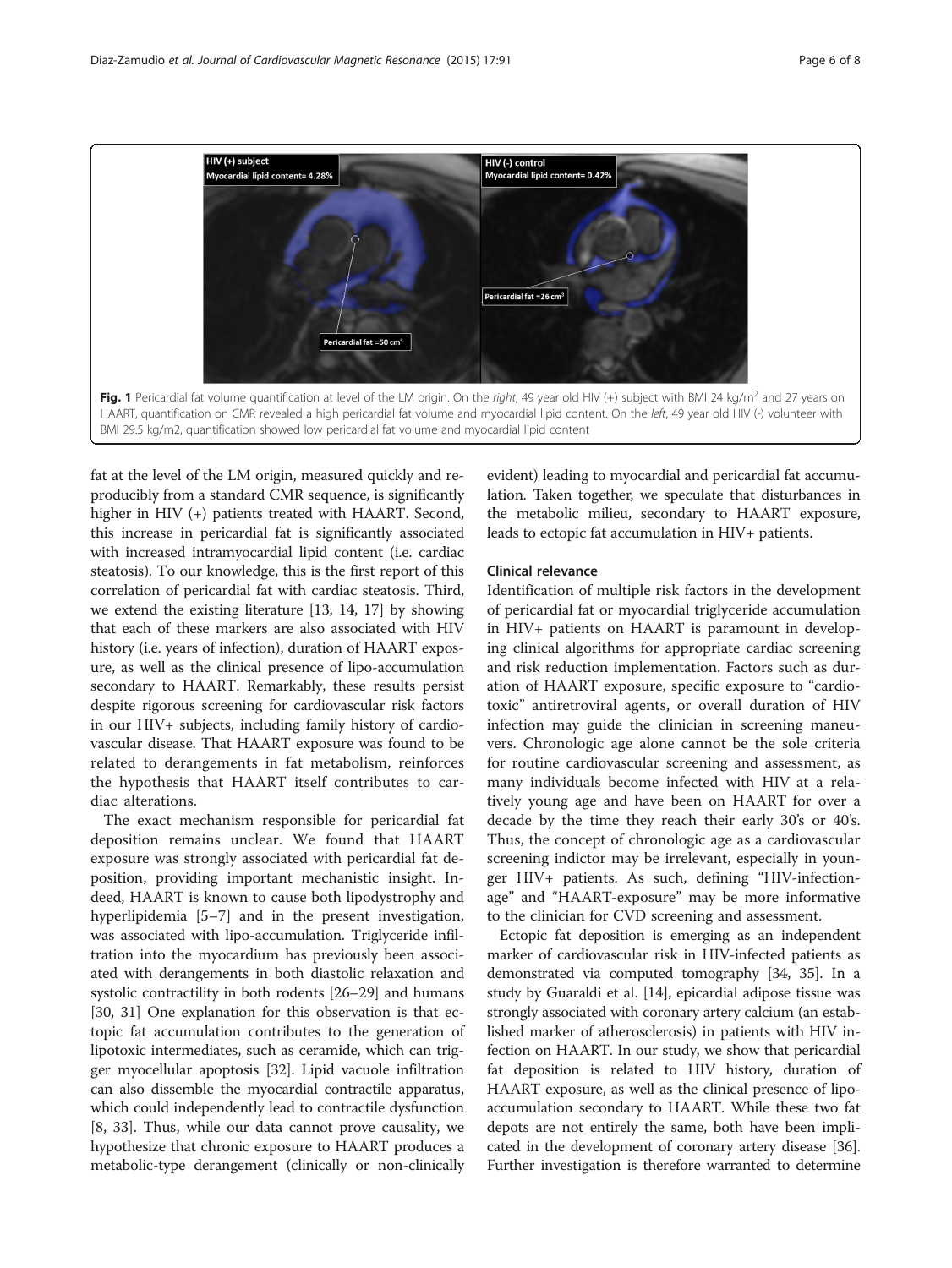whether pericardial fat content, measured by routine CMR, will be equally predictive for cardiovascular risk in HIV.

Although our study did not find specific protease inhibitors or nucleoside reverse transcriptase inhibitors (which are known to have cardiotoxic effects) to be more predictive of cardiac steatosis or pericardial fat accumulation, compared to other medications, the present investigation was not specifically powered to detect such differences. However caution must continue to be exercised when these medications are prescribed, and during routine CVD risk stratification.

Routine clinical qualitative screening for external lipodystrophy may serve as a useful screening tool for further CVD screening in this patient population. Indeed, this study utilized a straightforward method of evaluating lipodystrophy that can be performed by a general or subspecialist physician during a regular outpatient office consultation. Importantly, traditional indicators for CVD such as body mass index were not found to be associated with increased cardiac steatosis in HIV-infected patients on HAART, whereas waist/hip circumference ratio and lipodystrophy screening were found to be highly correlated with cardiac alterations.

### Limitations

There were several limitations to this study. First, our study population was small, however, both the patient and control groups were highly homogeneous with regard to multiple demographic parameters. Our selection process of HIV (-) control subjects closely approximated the HIV (+) subjects, therefore, the two study groups were very similar aside from HIV status and use of HAART. Second, our measurements provide information about pericardial fat and not exclusively epicardial fat, which has been proposed as the best marker for cardiovascular risk among thoracic fat deposits [[8, 12](#page-7-0)]. Furthermore, our measurements of pericardial fat are obtained from a single slab in order to propose a practical fast approach to pericardial fat quantification, nevertheless a full volumetric assessment is more desirable and could be introduced in the future. Third, this was a cross-sectional study of HIV (+) patients on multiple HAART regimens, therefore, associations between specific classes of HAART and pericardial fat and intramyocardial lipid content were limited due to small groups of patients on particular medication regimens. Larger cohorts of HIV (+) patients on specific HAART regimens are necessary to determine medication class-induced risk profiles. This study did not include a group of HIV-infected patients without history of HAART exposure, thus preventing us from completely partitioning the independent role of HIV infection (without HAART) per se. In the United States, HAART is immediately implemented once the patient is able to make a decision to accept the risks and benefits of therapy, therefore, it would

be extremely difficult to recruit a subset of HIV+ subjects without history of HAART. Finally, this study was limited to male subjects due to its sample size and significant reported differences in patient characteristics by gender among patients with HIV. As a result, these findings may not be generalizable to women, and future research in women is warranted. Studies in non-HIV-infected individuals have implicated pericardial fat accumulation with increasing cardiovascular risk and events [[10](#page-7-0)–[12](#page-7-0)]. Further studies are therefore warranted to investigate the relationship between pericardial fat accumulation and cardiovascular events in HIV-infected subjects.

### Conclusions

Our study show that pericardial fat, measured at the origin of LM, can be done both quickly and reproducibly and is highly correlated with intramyocardial lipid content, years of HIV infection, duration of HAART exposure and the clinical presence of lipo-accumulation. Pericardial fat by CMR therefore represents a viable biomarker for assessing cardiovascular risk in this population.

### Competing interests

The authors declare that they have no competing interests.

#### Authors' contributions

MDZ Data acquisition and analysis. Writing and revision of the manuscript. Final approval. DD Study design and analysis. Writing and revision of the manuscript. Final approval. TL Study design and data collection. Final revision and approval of the manuscript. MDN Study design and data collection. Final revision and approval of the manuscript. ZF Study design and data collection. Final revision and approval of the manuscript. LSS CMR imaging acquisition and processing. Final revision and approval of the manuscript. EWS CMR imaging acquisition and processing. Final revision and approval of the manuscript. BPH Data acquisition. Final revision and approval of the manuscript. RR Writing and revision of the manuscript. Final approval. DB Study design and data collection. Final revision and approval of the manuscript. DL Study design. Final revision and approval of the manuscript. RD Study design and data collection. Final revision and approval of the manuscript. WDH Study design, subject recruitment and data collection. Final revision and approval of the manuscript. AHC. Study design, subject recruitment data acquisition and collection. Writing and revision of the manuscript. Final revision and approval. All authors read and approved the final manuscript.

#### Acknowledgements

This study was supported in part by a grant from the National Center for Advancing Translational Sciences (NCATS), Grant UL1TR000124 and a seed grant from the Biomedical Imaging Research Institute, Cedars-Sinai Medical Center, Los Angeles, California and also in part by a grant from the American Heart Association 12GRNT9450056 (to Dr. Dey). M.D. Nelson was supported by research fellowships from the Heart and Stroke Foundation of Canada and the Canadian Institutes Health Research.

### Author details

<sup>1</sup> Division of Nuclear Medicine, Department of Imaging & Medicine, Cedars-Sinai Medical Center, Los Angeles, CA, USA. <sup>2</sup>Biomedical Imaging Research Institute, Cedars-Sinai Medical Center, Los Angeles, CA, USA. <sup>3</sup>David-Geffen School of Medicine, University of California Los Angeles, Los Angeles, CA, USA. <sup>4</sup> Department of Medicine, Cardiovascular Center, University of Michigan, Ann Arbor, MI, USA. <sup>5</sup>Diabetes and Obesity Research Institute, Cedars-Sinai Medical Center, Los Angeles, CA, USA. <sup>6</sup>Heart Institute Cedars-Sinai Medical Center, Los Angeles, CA, USA. <sup>7</sup>Department of Anesthesiology, Cedars-Sinai Medical Center, 8700 Beverly Boulevard, Suite 8211, Los Angeles, CA 90048, USA.